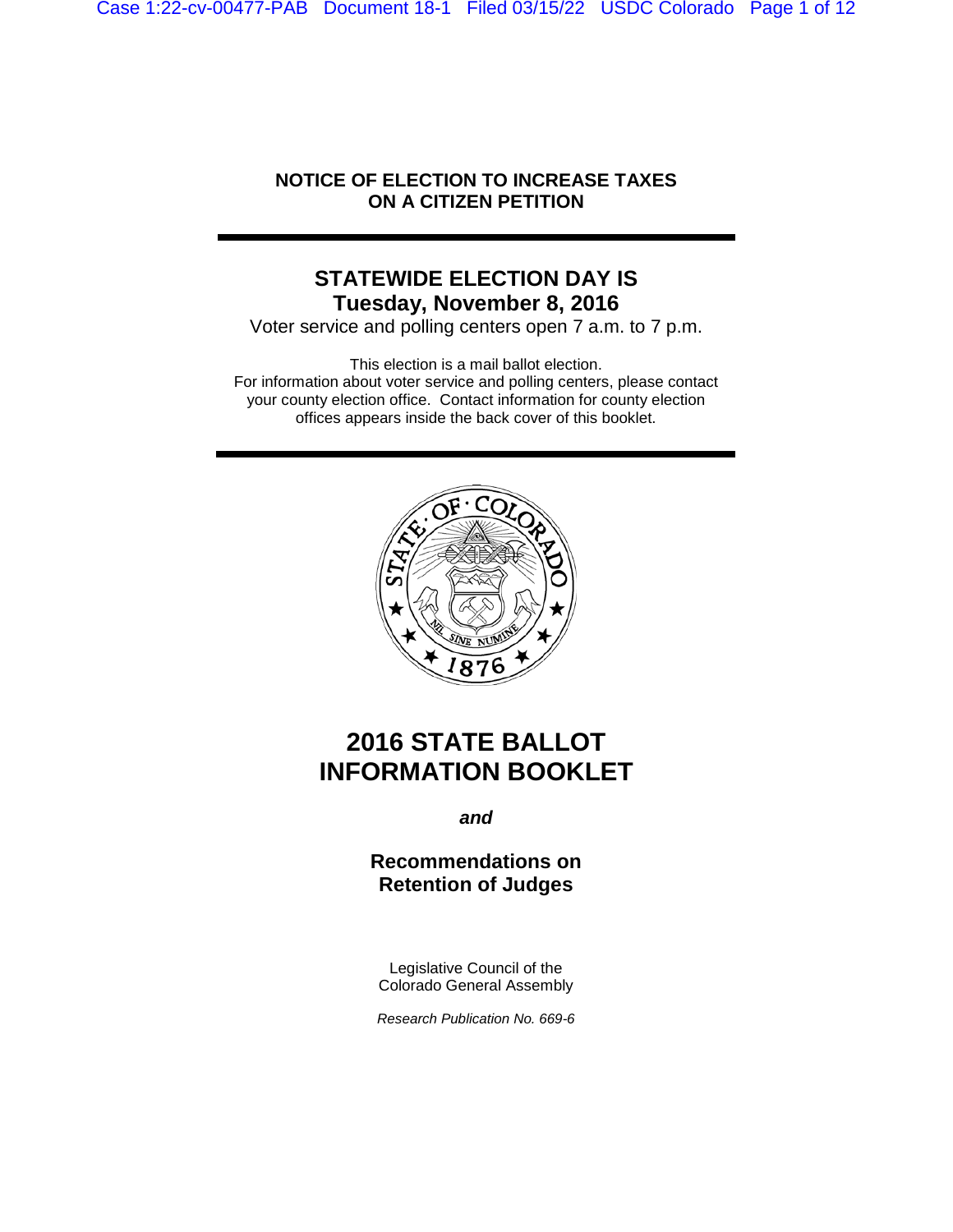A "**YES/FOR**" vote on any ballot issue is a vote **IN FAVOR OF** changing current law or existing circumstances, and a "**NO/AGAINST**" vote on any ballot issue is a vote **AGAINST** changing current law or existing circumstances.

This publication, as well as a link to the full text of the fiscal impact statements for each measure, can be found at: **www.coloradobluebook.com**.

Contact information for county election offices appears inside the back cover of this booklet.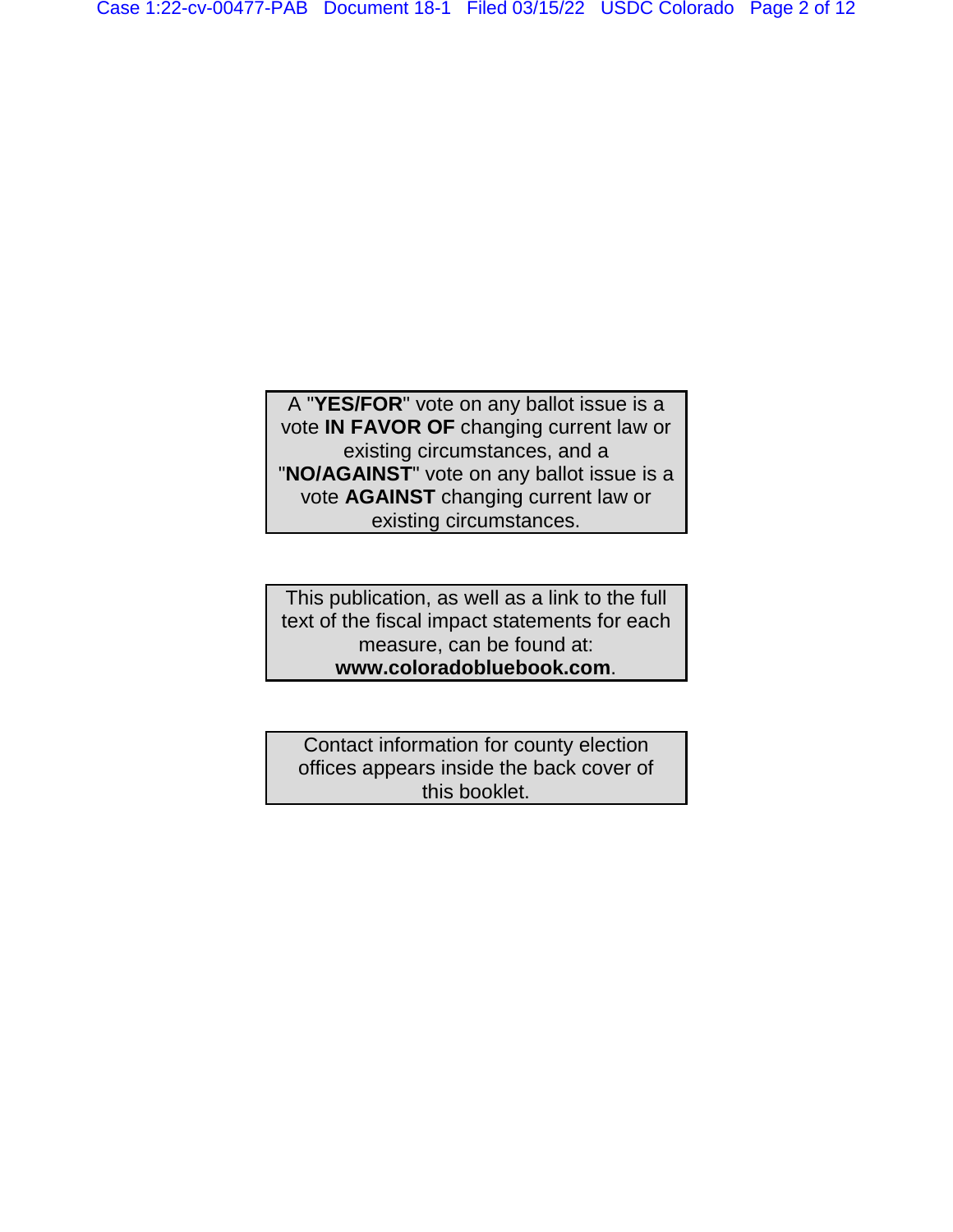## **COLORADO GENERAL ASSEMBLY**

EXECUTIVE COMMITTEE Rep. Dickey Lee Hullinghorst, Chair Sen. Bill Cadman, Vice Chairman Sen. Lucia Guzman Sen. Mark Scheffel Rep. Brian DelGrosso Rep. Crisanta Duran

**STAFF** Mike Mauer, Director Todd Herreid, Deputy Director Cathy Eslinger, Research Manager Manish Jani, IT Manager



**COMMITTEE** Sen. Rollie Heath Sen. Matt Jones Sen. Kevin Lundberg Sen. Vicki Marble Sen. Ellen Roberts Sen. Jessie Ulibarri Rep. Perry Buck Rep. Lois Court Rep. Lois Landgraf Rep. Polly Lawrence Rep. Jovan Melton Rep. Angela Williams

## **LEGISLATIVE COUNCIL**

ROOM 029 STATE CAPITOL DENVER, COLORADO 80203-1784 E-mail: lcs.ga@state.co.us 303-866-4799

September 12, 2016

This booklet provides information on the nine statewide measures on the November 8, 2016, ballot and on the judges who are on the ballot for retention in your area. The information is presented in two sections.

### **Section One — Analyses, Titles, and Text**

*Analyses.* Each statewide measure receives an analysis that includes a description of the measure and major arguments for and against. Careful consideration has been given to the arguments in an effort to fairly represent both sides of the issue. Each analysis also includes an estimate of the fiscal impact of the measure. More information on the fiscal impact of measures can be found at **www.coloradobluebook.com**. The state constitution requires that the nonpartisan research staff of the General Assembly prepare these analyses and distribute them in a ballot information booklet to registered voter households.

**Titles and text.** Following each analysis is the title that appears on the ballot, which includes information about whether the measure changes the constitution or statute. Following the ballot title is the legal language of each measure, which shows new laws in capitalized letters and laws that are being eliminated in strikeout type.

#### *Amendments and Propositions*

A measure placed on the ballot by the state legislature that amends the state constitution is labeled an "Amendment," followed by a letter. A measure placed on the ballot by the state legislature that amends the state statutes is labeled a "Proposition," followed by a double letter.

A measure placed on the ballot through the signature-collection process that amends the state constitution is labeled an "Amendment," followed by a number between 1 and 99. A measure placed on the ballot through the signature-collection process that amends the state statutes is labeled a "Proposition," followed by a number between 100 and 199.

#### *Constitutional vs. Statutory Changes*

The first line of the analysis of each measure indicates whether the measure is a change to the constitution or statute. Of the nine measures on the ballot, six propose changes to the state constitution, and three propose changes to the state statutes. Voter approval is required in the future to change any constitutional measure adopted by the voters, although the legislature may adopt statutes that clarify or implement these constitutional measures as long as they do not conflict with the constitution. The state legislature, with the approval of the Governor, may change any statutory measure in the future without voter approval.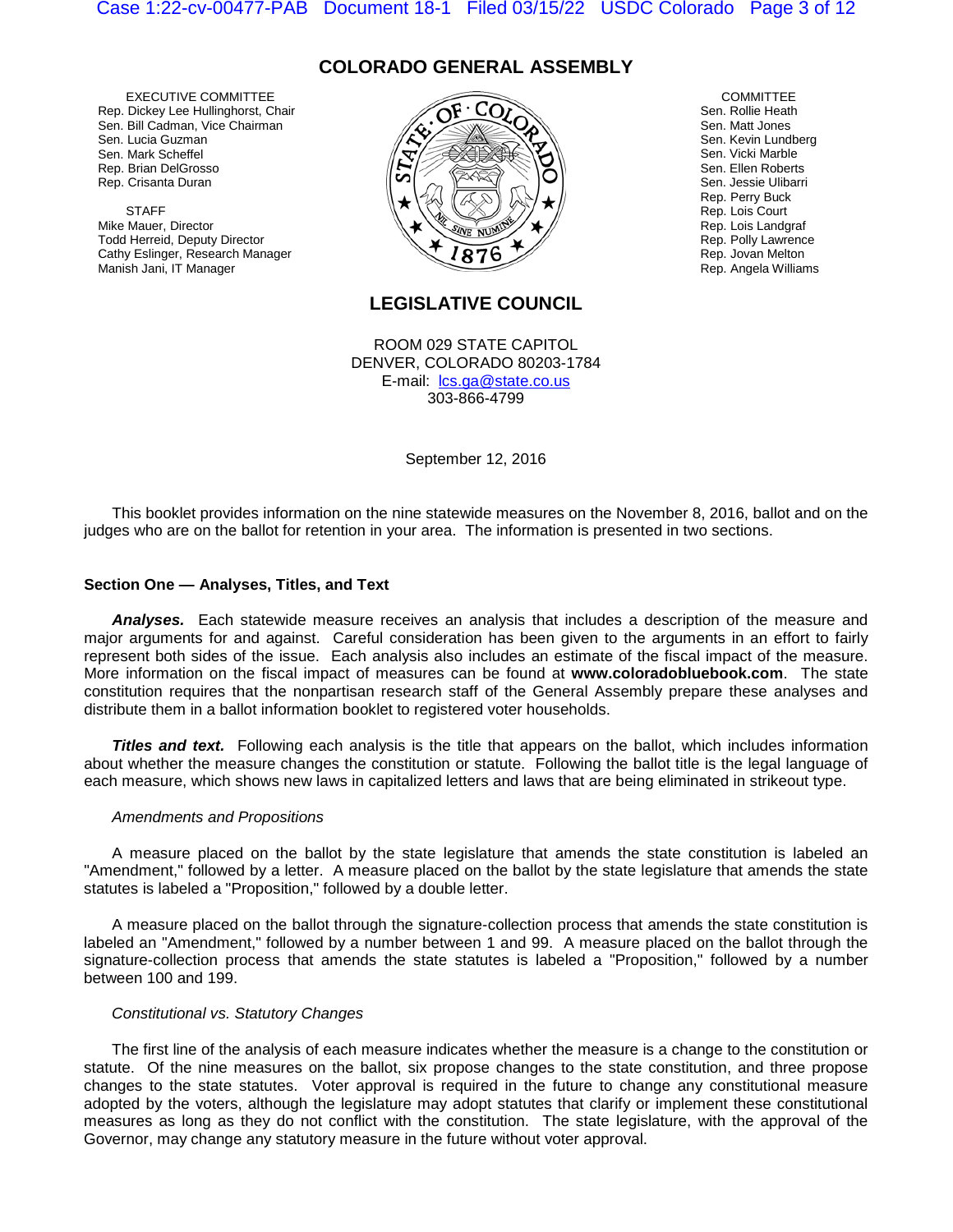#### **Section Two — Recommendations on Retention of Judges**

The second section of the printed Blue Book contains information about the performances of the Colorado Supreme Court justices, the Colorado Court of Appeals judges, and district and county court judges in your area who are on this year's ballot. The information was prepared by the state commission and district commissions on judicial performance. The narrative for each judge includes a recommendation stated as "BE RETAINED," "NOT BE RETAINED," or "NO OPINION." Please refer to the Colorado Office of Judicial Performance Evaluation's [website](http://www.coloradojudicialperformance.gov/review.cfm?year=2016) for this information.

### **Information on Local Election Officials**

The booklet concludes with addresses and telephone numbers of local election officials. Your local election official can provide you with information on voter service and polling centers, replacement ballots, and early voting.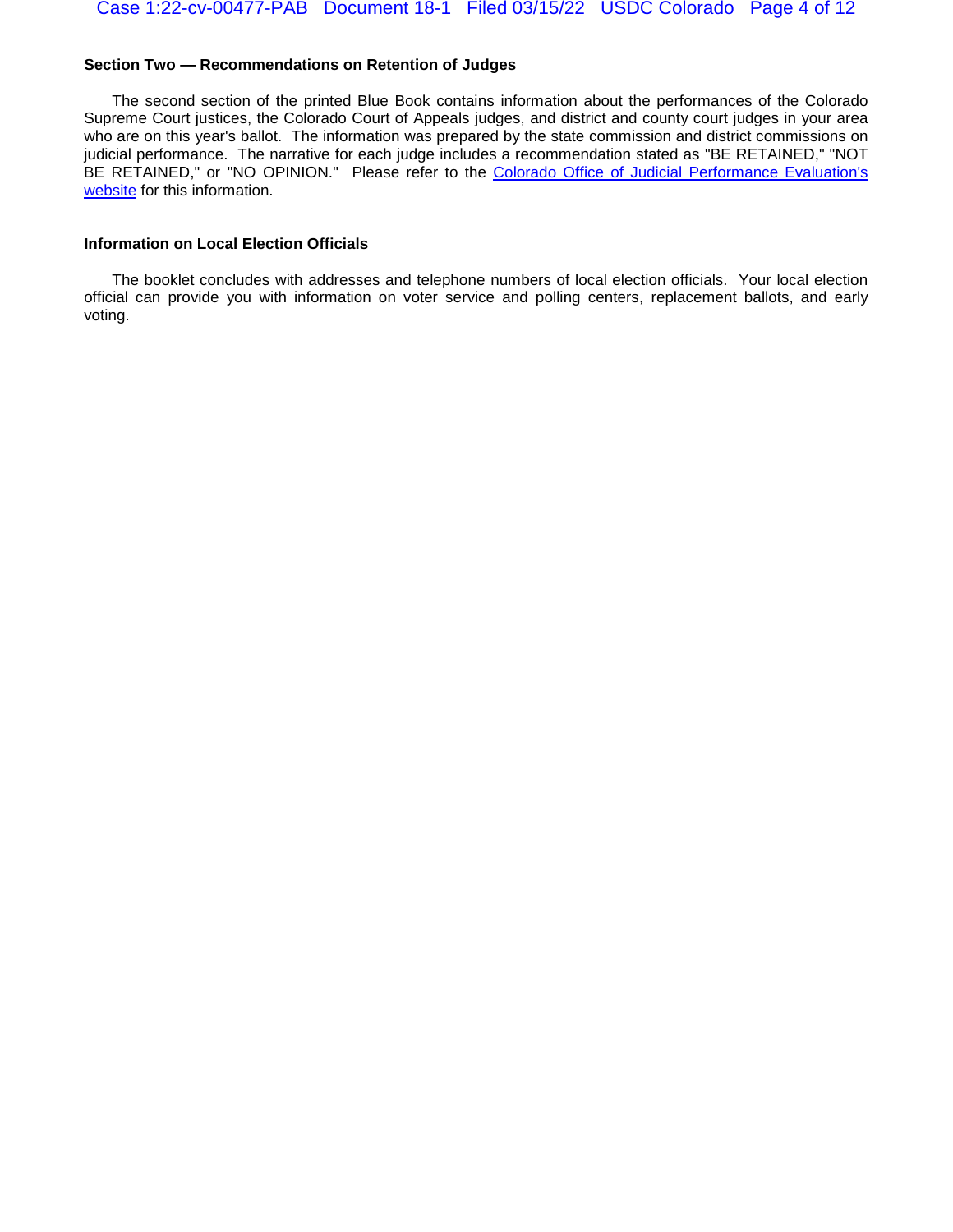## TABLE OF CONTENTS

| <b>Amendment T: No Exception to Involuntary Servitude Prohibition</b>  |  |
|------------------------------------------------------------------------|--|
|                                                                        |  |
| Amendment U: Exempt Certain Possessory Interests from Property Taxes   |  |
|                                                                        |  |
|                                                                        |  |
| Amendment 69: Statewide Health Care System                             |  |
|                                                                        |  |
|                                                                        |  |
| Amendment 70: State Minimum Wage                                       |  |
|                                                                        |  |
|                                                                        |  |
| <b>Amendment 71: Requirements for Constitutional Amendments</b>        |  |
|                                                                        |  |
|                                                                        |  |
| Amendment 72: Increase Cigarette and Tobacco Taxes                     |  |
|                                                                        |  |
|                                                                        |  |
| Proposition 106: Access to Medical Aid-in-Dying Medication             |  |
|                                                                        |  |
|                                                                        |  |
| <b>Proposition 107: Presidential Primary Elections</b>                 |  |
|                                                                        |  |
|                                                                        |  |
| Proposition 108: Unaffiliated Voter Participation in Primary Elections |  |
|                                                                        |  |
|                                                                        |  |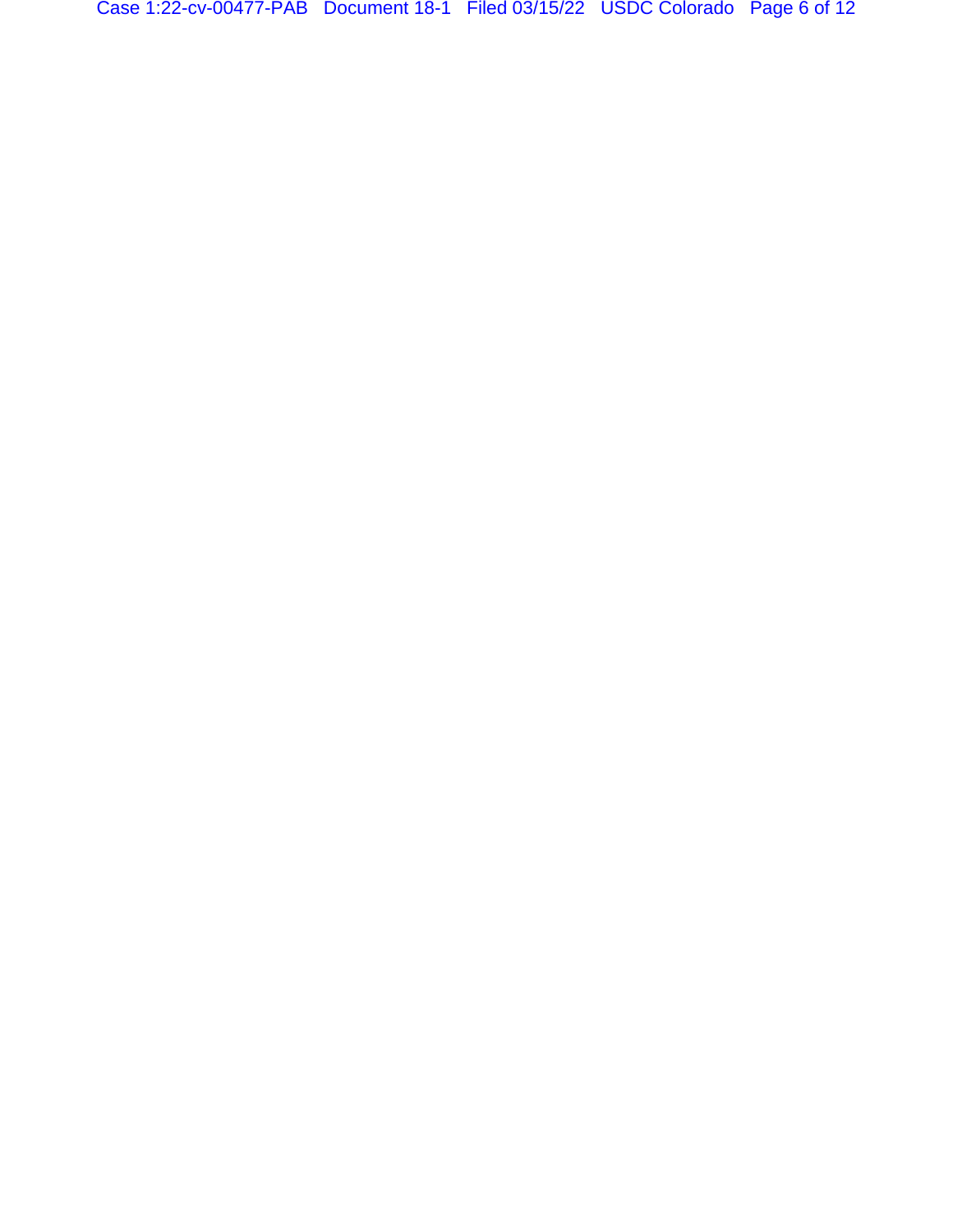## **Proposition 108 Unaffiliated Voter Participation in Primary Elections**

## **ANALYSIS**

### **Proposition 108 proposes amending the Colorado statutes to:**

- change the primary election process in Colorado to allow unaffiliated voters to vote in a nonpresidential primary election of a single political party; and
- allow political parties to opt out of holding a primary election and instead choose to nominate candidates by assembly or convention.

### **Summary and Analysis**

*Background.* Under current law, a voter must be affiliated with a political party in order to vote in that party's primary election. Unaffiliated voters, sometimes referred to as independent voters, are not registered members of any political party. An unaffiliated voter may affiliate with a political party at any point up to, and including election day, and be eligible under current law to participate in a party's primary election. In Colorado, primary elections to select party nominees for state, county, and federal offices other than president (nonpresidential primaries) are held on the last Tuesday in June in even-numbered years. These primary elections are conducted by county election officials at a cost of about \$5.0 million every two years.

*Primary election process open to unaffiliated voters.* Under Proposition 108, voters will no longer be required to affiliate with a political party in order to vote in a party's nonpresidential primary election. Instead, unaffiliated voters will receive a combined ballot that shows all candidates for elected office for each political party. The combined ballot must clearly separate candidates for each political party, and unaffiliated voters may only vote in contests for one political party. If a voter selects candidates of more than one political party on the combined ballot, his or her ballot will not be counted. In counties that determine that a combined ballot is not practical, unaffiliated voters will receive separate ballots for all major political parties participating in the primary election and may return the ballot for one party.

*Option for closed party nominations.* The measure allows political parties, which are private organizations, to opt out of holding a primary election that is open to unaffiliated voters. Instead, they may choose to nominate candidates in an assembly or convention that is limited to voters affiliated with that party. The decision to opt out of holding a primary election must be made by the party's state central committee by a three-fourths majority vote.

*Impact on minor parties.* Under current law, the Democratic and Republican Parties, having met certain vote thresholds in prior elections, are classified as major parties; all other parties, such as the American Constitution Party, the Green Party, and the Libertarian Party, are classified as minor parties. Under Proposition 108, minor parties participating in the primary election will be included on the combined ballot sent to unaffiliated voters. However, a minor party may opt to exclude unaffiliated voters from participating in its primary election. In such cases, only voters affiliated with the minor party will receive that party's primary election ballot. The provision allowing the exclusion of unaffiliated voters only applies to minor parties.

> *For information on those issue committees that support or oppose the measures on the ballot at the November 8, 2016, election, go to the Colorado Secretary of State's elections center web site hyperlink for ballot and initiative information:*

> http://www.sos.state.co.us/pubs/elections/Initiatives/InitiativesHome.html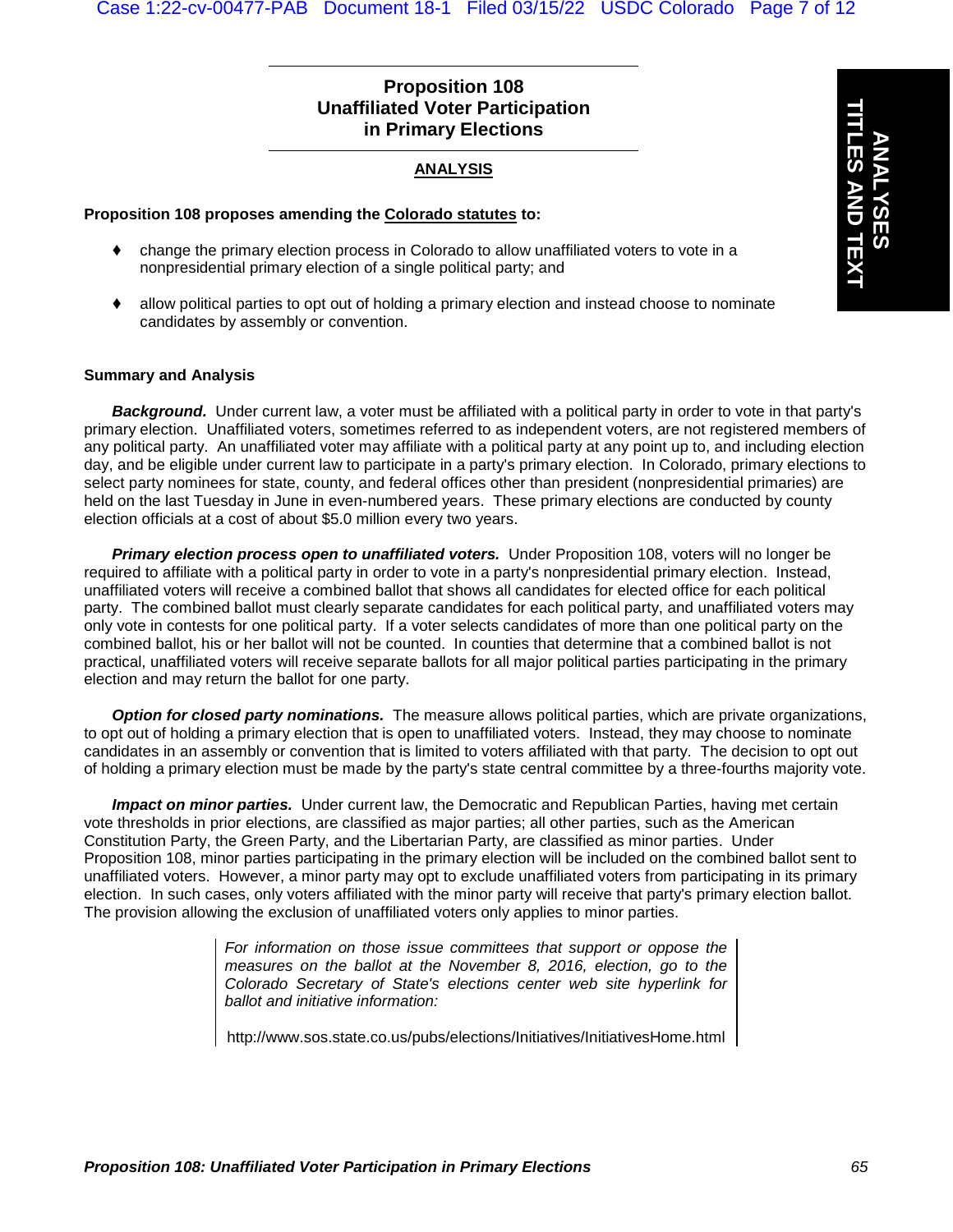### **Arguments For**

1) Proposition 108 gives unaffiliated voters, who are Colorado taxpayers, the opportunity to vote in publicly financed primary elections. Unaffiliated voters make up more than one-third of all registered voters in the state. Proposition 108 gives unaffiliated voters a role in selecting candidates for the general election and makes voting in primary elections easier and more accessible for these voters.

2) Allowing unaffiliated voters to participate in primary elections may result in candidates who better represent all Coloradans. In a closed primary, voter participation is typically low and the candidates selected often appeal to a small number of their party's more active members. Opening the primary election may result in candidates who are more responsive to a broader range of interests.

### **Arguments Against**

1) Proposition 108 uses a combined ballot system for unaffiliated voters that will likely result in about 7 percent of unaffiliated voter ballots not being counted, which could change election winners, and would raise costs for taxpayers. On a combined ballot, unaffiliated voters must vote for only one party's candidates. People who vote for candidates in both parties will have their ballots disqualified, and their ballots will not be counted. In Washington state, where combined ballots are used, 7 percent of ballots are disqualified. This can change election results, and may result in contested elections and litigation. Producing and processing a separate combined ballot only for unaffiliated voters creates administrative and financial burdens for counties, especially smaller or rural counties.

2) Colorado law already allows unaffiliated voters who wish to vote in a political party's primary election to easily change their party affiliation at any point during the election, up to and including on election day. Political parties are membership organizations that have the right to select their own candidates without influence from people who choose not to affiliate with the party.

## **Estimate of Fiscal Impact**

**State government spending.** Proposition 108 increases state spending by \$160,000, with costs split evenly between budget year 2016-17 and budget year 2017-18. This is a one-time cost for the Secretary of State's Office to make information technology system modifications to the statewide voter database and other voting systems.

*Local government spending.* Proposition 108 increases local government spending by counties by \$750,000 every two years by requiring that ballots be mailed to unaffiliated voters and eliminating a required notification currently sent to unaffiliated voters prior to a primary election. This estimate assumes that all political parties continue to nominate candidates through the primary election process. In the event some or all political parties opt out of conducting primary elections and instead choose to nominate candidates by assembly or convention, counties may have total statewide savings of up to \$5.0 million every two years.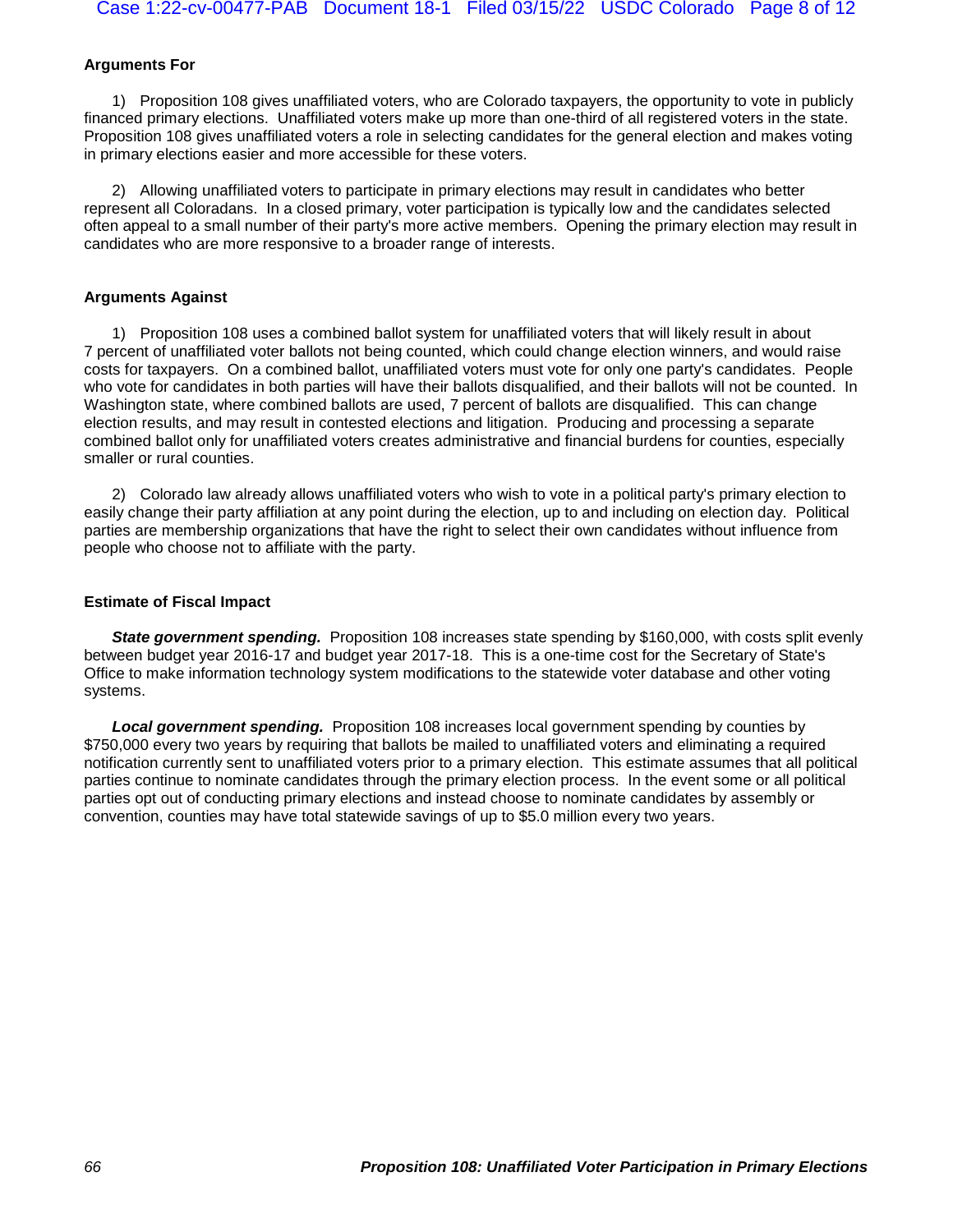## **Proposition 108 Unaffiliated Voter Participation in Primary Elections**

## **TITLE AND TEXT**

The ballot title below is a summary drafted by the professional staff of the offices of the secretary of state, the attorney general, and the legal staff for the general assembly for ballot purposes only. The ballot title will not appear in the Colorado Revised Statutes. The text of the measure that will appear in the Colorado Revised Statutes below was drafted by the proponents of the initiative. The initiated measure is included on the ballot as a proposed change to current law because the proponents gathered the required amount of petition signatures.

#### *Ballot Title:*

Shall there be a change to the Colorado Revised Statutes concerning the process of selecting candidates representing political parties on a general election ballot, and, in connection therewith, allowing an unaffiliated elector to vote in the primary election of a political party without declaring an affiliation with that party and permitting a political party in specific circumstances to select all of its candidates by assembly or convention instead of by primary election?

#### *Text of Measure:*

*Be it Enacted by the People of the State of Colorado:*

### **SECTION 1. Declaration of the people of Colorado**

BECAUSE PRIMARY ELECTIONS ARE PAID FOR BY TAXPAYERS, ALL ELIGIBLE VOTERS WHO WANT THEIR VOICES TO BE HEARD SHOULD BE ABLE TO VOTE IN THOSE ELECTIONS.

CURRENTLY, THE 35% OF COLORADO VOTERS WHO ARE INDEPENDENT OF A POLITICAL PARTY MUST JOIN A PARTY IF THEY WANT TO PARTICIPATE IN THE SELECTION OF OUR GENERAL ELECTION CANDIDATES. IN FACT, COLORADO IS IN THE MINORITY OF STATES THAT LIMIT PARTICIPATION IN PRIMARY ELECTIONS TO ONLY THOSE AFFILIATED WITH A MAJOR POLITICAL PARTY.

BECAUSE PRIMARY ELECTION TURNOUT IS DECLINING, INVOLVING MORE VOTERS CAN INCREASE PARTICIPATION AND ENCOURAGE CANDIDATES WHO ARE RESPONSIVE TO THE VIEWPOINTS OF MORE COLORADANS.

ACCORDINGLY, ALL VOTERS SHOULD BE ALLOWED TO VOTE IN STATE AND LOCAL PRIMARY ELECTIONS WITH THE SAME EASE AS THOSE VOTERS AFFILIATED WITH A MAJOR POLITICAL PARTY.

**SECTION 2.** In Colorado Revised Statutes, 1-2-218.5, **amend** (2) as follows:

**1-2-218.5. Declaration of affiliation.** (2) Any eligible elector who has not declared an affiliation with a political party or political organization shall be designated on the registration records of the county clerk and recorder as "unaffiliated". Any unaffiliated eligible elector may, BUT IS NOT REQUIRED TO, declare a political party affiliation when the elector desires to vote at a primary election, as provided in section 1-7-201 (2), or the elector may declare his or her political party or political organization affiliation at any other time during which electors are permitted to register by submitting a letter or a form furnished by the county clerk and recorder, either by mail, er in person, OR ONLINE IN ACCORDANCE WITH SECTION 1-2-202.5.

**SECTION 3.** In Colorado Revised Statutes, 1-4-101, **amend** (2) as follows:

**1-4-101. Primary elections - when - nominations - expenses.** (2) Each political party that is entitled to participate in the primary election shall have a separate party ballot FOR USE BY ELECTORS AFFILIATED WITH THAT POLITICAL PARTY. IN ADDITION, ALL POLITICAL PARTIES THAT ARE ENTITLED TO PARTICIPATE IN THE PRIMARY ELECTION SHALL HAVE THEIR CANDIDATES PLACED ON A SINGLE COMBINED BALLOT TO BE USED BY UNAFFILIATED ELECTORS THAT CONTAINS

**ANALYSES**

**TITLES AND TEXT**

**ES AND TEXT**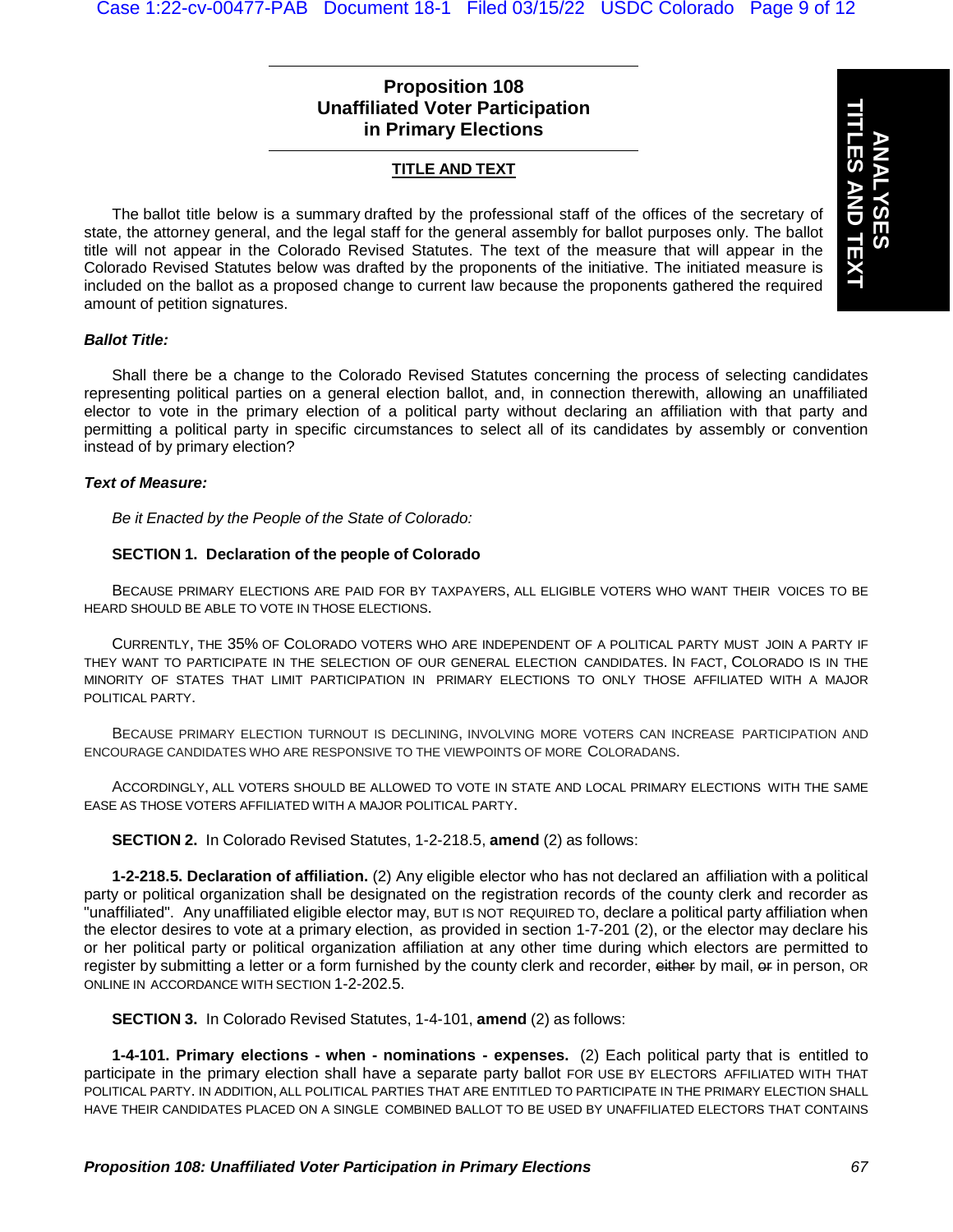THE NAMES OF THE CANDIDATES OF EACH OF THE POLITICAL PARTIES AND THAT ARE CLEARLY AND CONSPICUOUSLY SEGREGATED FROM THE NAMES OF THE CANDIDATES OF ANY OTHER POLITICAL PARTY. ALL CANDIDATES OF A POLITICAL PARTY SHALL BE GROUPED TOGETHER AND SEPARATED BY THE OFFICE EACH CANDIDATE IS SEEKING. SUCH BALLOTS SHALL CLEARLY ADVISE THAT AN ELECTOR MAY CAST THE BALLOT OF ONLY ONE MAJOR POLITICAL PARTY AND THAT ANY BALLOT IN WHICH VOTES HAVE BEEN CAST IN THE PRIMARY OF MORE THAN ONE PARTY SHALL BE VOID AND NOT COUNTED. HOWEVER, AN ELECTOR IS NOT REQUIRED TO VOTE IN THE SAME PARTY PRIMARY AS THE ELECTOR VOTED IN AS PART OF A PRESIDENTIAL PRIMARY ELECTION OCCURRING IN THAT SAME YEAR, IF SUCH AN ELECTION IS HELD;

(a) IF IT IS NOT PRACTICABLE FOR A COUNTY TO USE A SINGLE COMBINED BALLOT THAT CONTAINS THE NAMES OF THE CANDIDATES OF EACH OF THE POLITICAL PARTIES, THE COUNTY CLERK AND RECORDER SHALL SEND TO ALL ACTIVE ELECTORS IN THE COUNTY WHO HAVE NOT DECLARED AN AFFILIATION WITH A POLITICAL PARTY A MAILING THAT CONTAINS THE BALLOTS OF ALL OF THE MAJOR POLITICAL PARTIES. IN THIS MAILING, THE CLERK SHALL ALSO PROVIDE WRITTEN INSTRUCTIONS ADVISING THE ELECTOR OF THE MANNER IN WHICH THE ELECTOR WILL BE IN COMPLIANCE WITH THE REQUIREMENTS OF THIS CODE IN SELECTING AND CASTING THE BALLOT OF A MAJOR POLITICAL PARTY. AN ELECTOR MAY CAST THE BALLOT OF ONLY ONE MAJOR POLITICAL PARTY. AFTER SELECTING AND CASTING A BALLOT OF A SINGLE MAJOR POLITICAL PARTY, THE ELECTOR SHALL RETURN THE BALLOT TO THE CLERK. IF AN ELECTOR CASTS AND RETURNS TO THE CLERK THE BALLOT OF MORE THAN ONE MAJOR POLITICAL PARTY, ALL SUCH BALLOTS RETURNED WILL BE VOID AND WILL NOT BE COUNTED.

(b) THE SECRETARY OF STATE MAY BY RULE ADOPT ADDITIONAL BALLOT REQUIREMENTS NECESSARY TO AVOID VOTER CONFUSION IN VOTING IN PRIMARY ELECTIONS.

(C) The primary election of all political parties shall be held at the same time and shall be conducted by the same election officials.

**SECTION 4.** In Colorado Revised Statutes, 1-4-502, **amend** (1) as follows:

**1-4-502. Methods of nomination for partisan candidates.** (1) Except as otherwise provided in paragraphs (b) and (c) of subsection (3) of this section, nominations for United States senator, representative in congress, governor, lieutenant governor, secretary of state, state treasurer, attorney general, member of the state board of education, regent of the university of Colorado, member of the general assembly, district attorney, and all county officers to be elected at the general election may be made by primary election UNDER SECTION 1-4-101 OR BY ASSEMBLY OR CONVENTION UNDER SECTION 1-4-702 by major political parties, by petition for nomination as provided in section 1-4-802, or by a minor political party as provided in section 1-4-1304.

**SECTION 5.** In Colorado Revised Statutes, **add** 1-4-702 as follows:

**1-4-702. Nominations of candidates for general election by convention.** (1) NOTWITHSTANDING ANY OTHER PROVISION OF LAW, A POLITICAL PARTY MAY CHOOSE TO CHANGE FROM THE NOMINATION OF CANDIDATES BY PRIMARY ELECTION TO THE NOMINATION OF CANDIDATES BY ASSEMBLY OR CONVENTION FOR ALL OFFICES INCLUDING, BUT NOT LIMITED TO, UNITED STATES SENATOR, REPRESENTATIVE IN CONGRESS, ALL ELECTIVE STATE, DISTRICT, AND COUNTY OFFICERS, AND MEMBERS OF THE GENERAL ASSEMBLY IF AT LEAST THREE-FOURTHS OF THE TOTAL MEMBERSHIP OF THE PARTY'S STATE CENTRAL COMMITTEE VOTES TO USE THE ASSEMBLY OR CONVENTION NOMINATION PROCESS; EXCEPT THAT NOMINATIONS BY MAJOR POLITICAL PARTIES FOR CANDIDATES FOR LIEUTENANT GOVERNOR SHALL BE MADE BY THE PARTY'S CANDIDATE FOR GOVERNOR PURSUANT TO SECTION 1-4-502 (3). SUCH VOTE OF THE PARTY CENTRAL COMMITTEE SHALL OCCUR NO LATER THAN OCTOBER 1 OF THE YEAR PRECEDING THE YEAR IN WHICH AN ASSEMBLY OR CONVENTION NOMINATING PROCESS IS TO BE USED.

(2) A POLITICAL PARTY NOMINATING CANDIDATES BY PARTY ASSEMBLY OR CONVENTION SHALL NOMINATE THE CANDIDATES OF THE PARTY AND MAKE SUCH NOMINATIONS PUBLIC NOT LATER THAN SEVENTY-FIVE DAYS BEFORE THE GENERAL ELECTION.

(3) WHICHEVER METHOD OF CANDIDATE SELECTION IS CHOSEN BY A MAJOR POLITICAL PARTY AS BETWEEN PRIMARY ELECTION, ASSEMBLY OR CONVENTION, ALL OF THE CANDIDATES FOR THAT PARTY AT ANY LEVEL OF OFFICE IN THAT ELECTION YEAR MUST BE SELECTED BY SUCH METHOD, EXCEPT THAT THE REQUIREMENTS OF THIS PROVISION SHALL NOT APPLY TO A PRIMARY FOR PRESIDENT OF THE UNITED STATES IF SUCH AN ELECTION IS HELD.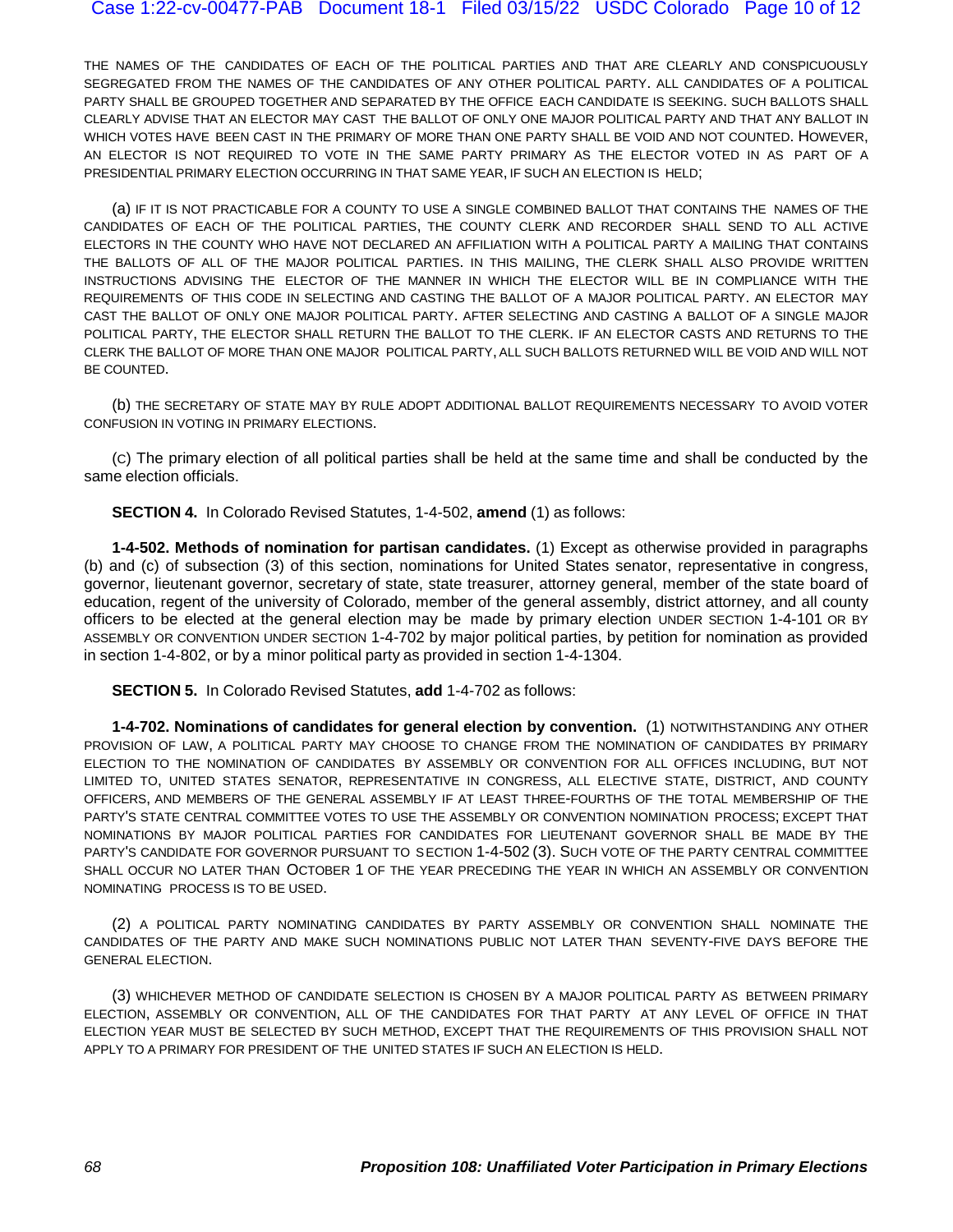**SECTION 6.** In Colorado Revised Statutes, 1-4-1002, **amend** (2.3)(a) as follows:

**1-4-1002. Vacancies in designation or nomination.** (2.3)(a) A vacancy in a party nomination, other than a vacancy for a party nomination for lieutenant governor for a general election occurring after January 1, 2001, that occurs after the day of the primary election or AFTER NOMINATION BY ASSEMBLY OR CONVENTION UNDER SECTION 1-4- 702 and more than eighteen days before the general election may be filled by the respective party assembly vacancy committee of the district, county, or state, as appropriate, depending upon the office for which the vacancy in nomination has occurred in accordance with the provisions of subsection (9) of this section. A vacancy in a party nomination for lieutenant governor for a general election occurring after January 1, 2001, shall be filled by a replacement candidate for lieutenant governor nominated by the party's candidate for governor. A vacancy may be caused by the declination, death, disqualification, resignation, or withdrawal of the person nominated at the primary election or by the declination, death, disqualification, resignation, or withdrawal of an elective officer after a primary election at which a nomination could have been made for the office had the vacancy then existed. No person is eligible for appointment to fill a vacancy in the party nomination unless the person meets all of the requirements of candidacy as of the date of the primary election. When a vacancy is filled pursuant to this paragraph (a), the designated election official shall provide notice by publication of the replacement nomination in the same manner as the notice required by section [1-5-205.](http://web.lexisnexis.com/research/buttonTFLink?_m=a27794a430dd03e7a3c1495740aa6528&_xfercite=%3ccite%20cc%3d%22USA%22%3e%3c%21%5bCDATA%5bC.R.S.%201-4-1002%5d%5d%3e%3c%2fcite%3e&_butType=4&_butStat=0&_butNum=2&_butInline=1&_butinfo=COCODE%201-5-205&_fmtstr=FULL&docnum=6&_startdoc=1&wchp=dGLbVzB-zSkAb&_md5=5583209ea29711073a1d96c5e6ce2d71)

**SECTION 7.** In Colorado Revised Statutes, 1-4-1304, **amend** (1.5)(c) as follows:

**1-4-1304. Nomination of candidates.** (1.5) (c) If an assembly designates more than one candidate for an office, or if an assembly designates one or more candidates and one or more candidates qualifies by petition, the candidate of the minor political party for that office shall be nominated at a primary election held in accordance with this code. A MINOR POLITICAL PARTY MAY PROHIBIT UNAFFILIATED ELECTORS FROM VOTING IN THE PARTY'S PRIMARY ELECTION SO LONG AS THE PROHIBITION IS IN ACCORDANCE WITH THE PARTY'S CONSTITUTION, BYLAWS, OR OTHER APPLICABLE RULES. ANY MINOR PARTY CHOOSING TO PROHIBIT UNAFFILIATED ELECTORS FROM VOTING IN ITS PRIMARY ELECTION MUST NOTIFY THE SECRETARY OF STATE OF THE PROHIBITION NOT LESS THAN SEVENTY-FIVE DAYS PRIOR TO THE PRIMARY ELECTION.

**SECTION 8.** In Colorado Revised Statutes, 1-5-402, **add** (2) as follows:

**1-5-402. Primary election ballots.** (2) NO LATER THAN FORTY-FIVE DAYS BEFORE THE PRIMARY ELECTION, THE COUNTY CLERK AND RECORDER SHALL PREPARE A COMBINED PRIMARY ELECTION BALLOT TO BE USED BY UNAFFILIATED ELECTORS. THE BALLOT MUST BE PRINTED IN THE FOLLOWING MANNER:

(a) ALL OFFICIAL BALLOTS MUST BE PRINTED ACCORDING TO THE PROVISIONS OF SECTIONS 1-4-101, 1-5-407, AND 1-5-408. ACROSS THE TOP OF EACH BALLOT THE WORDS "PRIMARY ELECTION BALLOT FOR U NAFFILIATED VOTERS" SHALL BE PRINTED.

(b) THE POSITIONS OF CANDIDATES ON THE BALLOTS TO BE USED BY UNAFFILIATED ELECTORS MUST BE ARRANGED IN THE ORDER SPECIFIED IN PARAGRAPH (b) OF SUBSECTION (1) OF THIS SECTION; EXCEPT THAT THE CANDIDATES OF EACH POLITICAL PARTY MUST BE CLEARLY AND CONSPICUOUSLY SEGREGATED FROM THE CANDIDATES OF ANY OTHER POLITICAL PARTY AND GROUPED TOGETHER ACCORDING TO SECTION 1-4-101(2).

**SECTION 9.** In Colorado Revised Statutes, 1-7-201, **amend** (2); and add (2.3) as follows:

**1-7-201. Voting at primary election.** (2) If the name is found on the registration list, the election judge having charge of the list shall likewise repeat the elector's name and present the elector with the party ballot of the political party affiliation last recorded. If unaffiliated, the eligible elector shall openly declare to the election judges the name of the political party with which the elector wishes to affiliate, complete the approved form for voter registration information changes, and initial the registration list in the space provided. Declaration of affiliation with a political party shall be separately dated and signed or dated and initialed by the eligible elector in such manner that the elector clearly acknowledges that the affiliation has been properly recorded. Thereupon, the election judges shall deliver the appropriate party ballot to the eligible elector. Eligible electors who decline to state an affiliation with a political party that is participating in the primary shall not be entitled to vote at the primary election.

(2.3) AN ELIGIBLE UNAFFILIATED ELECTOR IS ENTITLED TO VOTE IN THE PRIMARY ELECTION OF A MAJOR POLITICAL PARTY WITHOUT AFFILIATING WITH THAT POLITICAL PARTY. TO VOTE IN A POLITICAL PARTY'S PRIMARY ELECTION WITHOUT DECLARING AN AFFILIATION WITH THE POLITICAL PARTY, ANY ELIGIBLE UNAFFILIATED ELECTOR SHALL BE GIVEN A COMBINED BALLOT, IF APPLICABLE. IF A COMBINED BALLOT IS NOT AVAILABLE, THE ELECTOR SHALL DECLARE TO THE ELECTION JUDGES